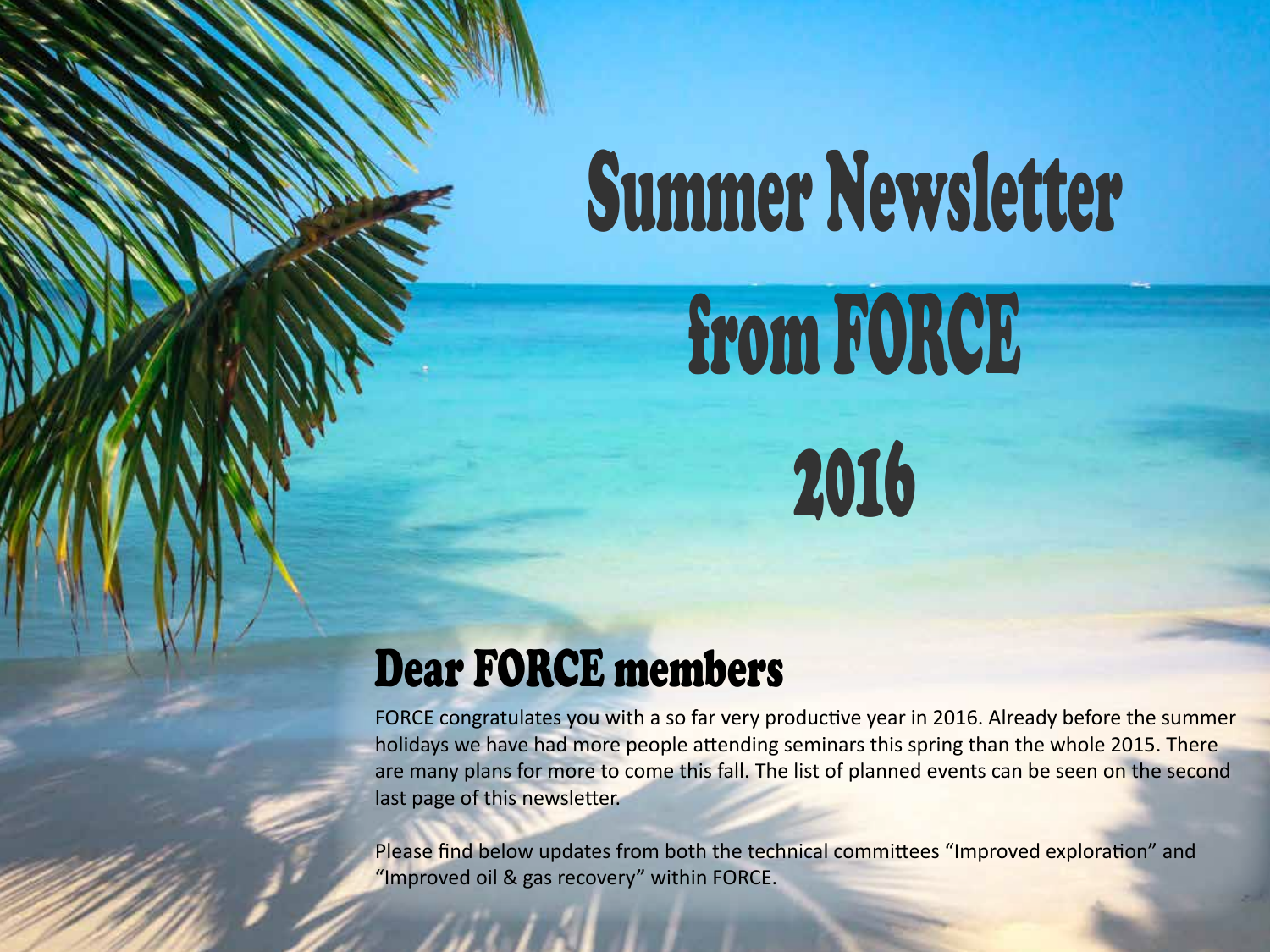## Update from Improved Oil & Gas Recovery

The last year has been very busy in the IOGR group ...

#### **Changes in network groups**

EOR has historically had a large focus in IOGR, however, it covers only a part of the IOGR potential on the NCS. Today we have one network group to capture all other objectives to increase the oil and gas recovery from existing fields. To stimulate experience exchange and competence building the TC IOGR group is dividing the Mature field – maximize recovery network group into two separate network groups:

- *Integrated reservoir modelling*
- *• Production optimization and reservoir management*

**The "old" Mature field – maximize recovery network group will seize to exist, therefore we encourage the companies to nominate people to these two new network groups. It is important that the nominees are willing to contribute to the network.**

To nominate a person, please contact one of the following: **Etienne Reding**, Chairman of the current Mature field – maximize recovery network group, ereding@repsol.com **Erik Søndenå**, Chairman of the TC committee IOGR, erik.sondena@petoro.no **Janne Puntervold**, FORCE secretariat, janne.puntervold@npd.no

#### **Lunch & Learn**

L&L sessions have turned out to be very popular and well visited. Since the start-up there have been three sessions: The first was held in October 2015. The theme was Open Reservoir Simulator and gathered 20 participants. The second was History Matching – What is sufficient HM for prediction/well planning (40 participants) held on December 12th last year. This year, the first L&L seminar was held on May 12th and the theme was Hydraulic Fracturing around Injectors (46 participants). There are three more L&L sessions planned this year, one August 24th with the theme Bacteria to rescue the oil industry and the second late September with a WAG simulation theme and finally Up Scaling Reservoir Models late 2016.

The EOR Competence Building Group has had a seminar this spring. The theme was Polymer Flooding; from Lab to Field. The seminar was held April 5th and gathered 52 participants. The group plans to have one more seminar later this year in the fall.

Mature Field – maximize recovery network group is planning one seminar this year. The topic will be Advances in Well Technology to Increase Recovery in Mature Fields and will be held early September.

The project Predicting EOR Potential – from lab to field has ended. A possible phase 2 will be discussed at the final project meeting on June this year. The final project report has been posted on the FORCE project webpage.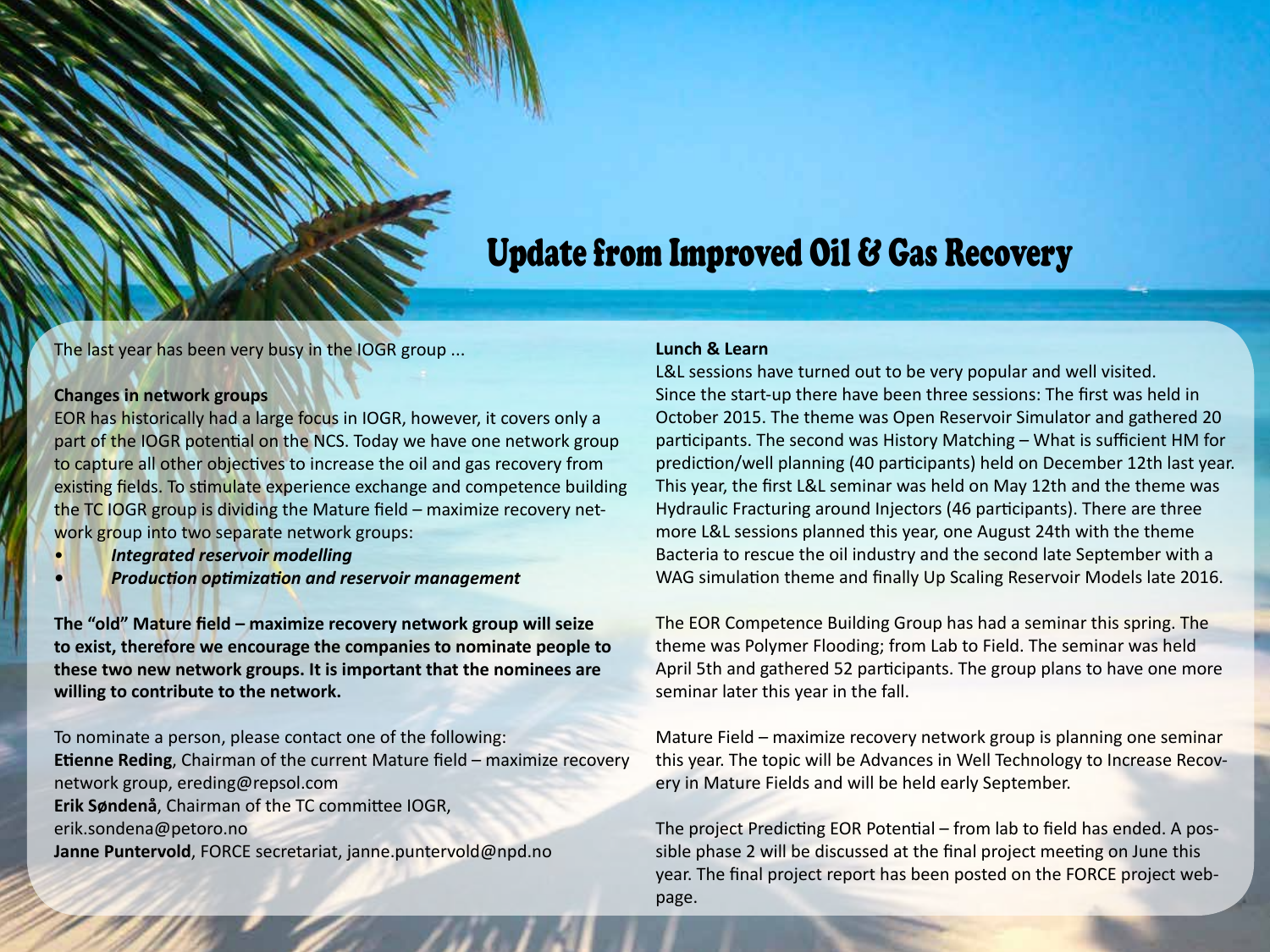### Update from Improved Exploration

#### **Summer greetings from the Improved Exploration Group**

2016 has so far been a year with a lot of activities. All the network groups have arranged events, which has included three seminars, five lunch seminars and one field trip to the Gironde Estuary. The most popular seminar was "Advances in siliciclastic and carbonate sedimentology" with 149 participants and waiting list. At Joining Forces the universities/ research institutes and the oil and gas industry discussed valuable R&D projects. In general, we received positive feedback about this kind of seminar. There is a need for more direct contact and improved dialogue between FORCE/industry and academia/research institutes. The industry were challenged to come forward with a more clear direction in regard to projects of interest.

The Technical Committee and network groups will continue to facilitate a continued high activity level in FORCE. This means that we will work towards announcing eight workshops/seminars, eight lunch and learn seminars and two field trips each year. Further the committee and groups want to work for good project proposals, and realize at least one project each year. During this spring we have had a confidential survey among the exploration managers to identify areas of research that may be of most interest for companies. Hopefully this will result in several project proposals from the industry.

#### **Projects**

Three projects have been launched on the website this last year:

• NORSALT in the Barents Sea. The NORSALT project is focusing on the salt tectonics in the Norwegian Barents Sea. The objective of the study, integrating experience and knowledge from world leading experts on salt tectonics, is to plan for future exploration in the region and form a good and sound basis of the structural grain and elements that have significant impact on source rock deposition and possible reservoir distribution on a local scale. The project are in progress with regard to getting access to seismic data. Several companies are interested in the project, but still more companies must sign up before the project can start. Contact person: Christopher A-L. Jackson, Imperial College.

• Qemscan. The overall goal of this project is to establish a comprehensive multi-well data base to characterize the basin fill geohistory, tectonic evolution, and drilling record for the exploration wells of the Norwegian Barents Sea. Recently developed rock analysis methods realized in the FEI QS wellsite system will be used. Contact person: Alejandro Escalona, UIS.

• Cretaceous Stratigraphy on Haltenbanken. This project is open for all companies, and you are invited to participate with manpower. There are no other costs involved. The work is led by Mike Charnock. Contact person: Kjell Sigve Lervik.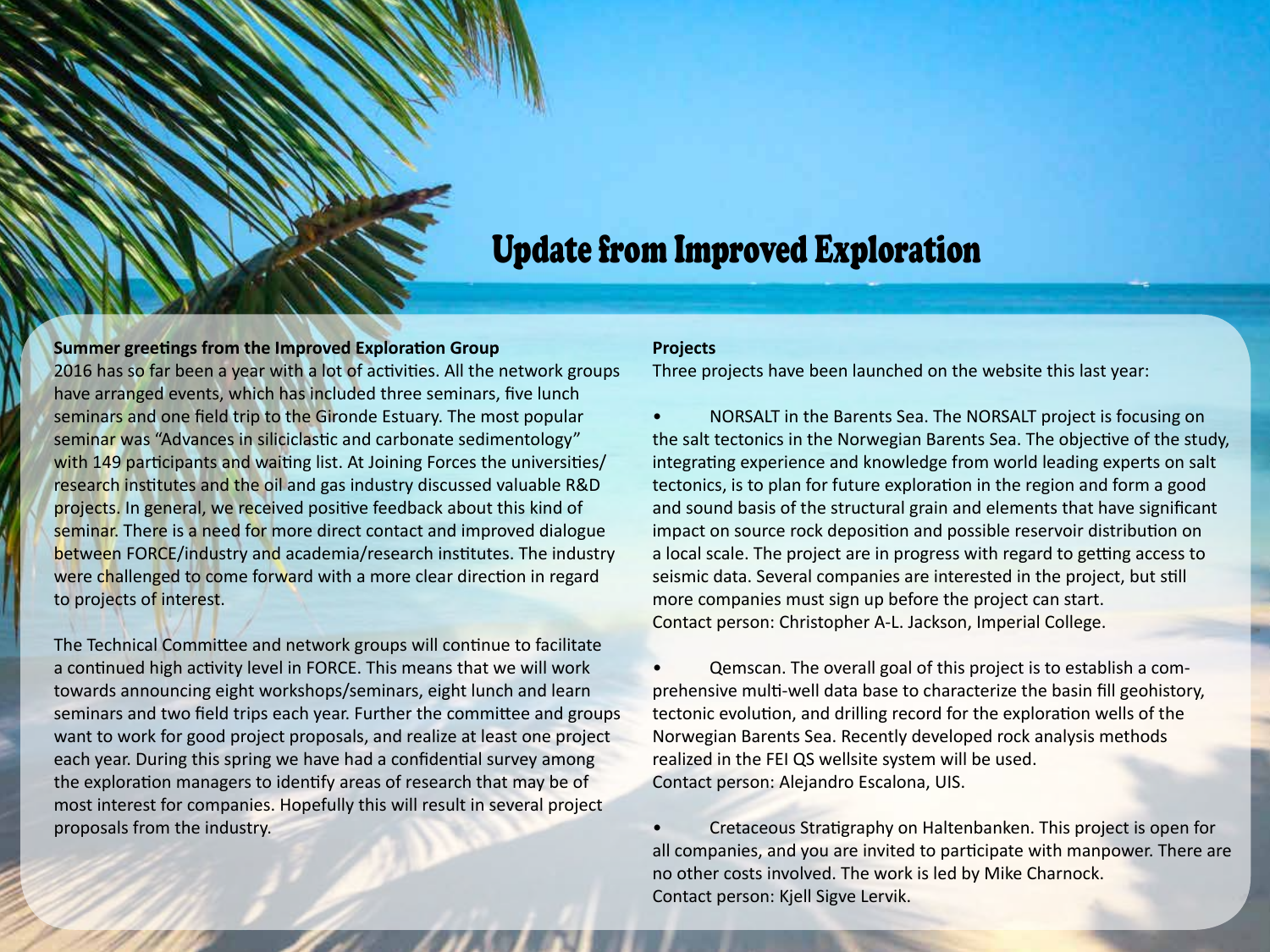## Seminars in spring 2016 Plans for fall 2016

#### Improved Oil and Gas Recovery

| Feb 2-3rd | Joining Forces, 2 days (84 participants)              |
|-----------|-------------------------------------------------------|
| April 5th | Polymer flooding; from lab to field (52 participants) |

#### **Lunch and learn seminar:**

May 12th Hydraulic fracturing around injectors (46 participants)

### Improved Exploration

|               | January 27th Pre-stack seismic data for interpretation and analysis |
|---------------|---------------------------------------------------------------------|
|               | (145 participants)                                                  |
| Feb 2-3rd     | Joining Forces, 2 days (84 participants)                            |
| April 19-20th | Advances in siliciclastic and carbonate sedimentology,              |
|               | 2 days (149 participants)                                           |
| May 4-6th     | Field trip to Gironde estuary and Aquitaine coast                   |
|               | (4 participants)                                                    |

#### **Lunch & Learn seminars:**

| Jan 21st   | Structural development of the South-Western Barents      |
|------------|----------------------------------------------------------|
|            | Sea (53 participants)                                    |
| March 3rd  | Geophysical Lunch & Learn seminar I (49 participants)    |
| March 16th | The structural geology of Utsira High (149 participants) |
| June 9th   | Structural development of the Norwegian Sea - with       |
|            | focus on the Vøring Basin (100 participants)             |
| June 22nd  | Geophysical Lunch & Learn seminar II (48 participants)   |

### Improved Oil and Gas Recovery plans for fall 2016

September Mature field - maximum recovery

#### **Lunch and learn seminars:**

| Aug 24th  | Bacteria to rescue the oil industry - held in both |
|-----------|----------------------------------------------------|
|           | Trondheim and Stavanger                            |
| September | WAG simulation                                     |
| Nov-Dec   | Upscaling reservoir models                         |

#### Improved Exploration plans for fall 2016

| Oct 12th | Can stratigraphic plays change the petroleum |
|----------|----------------------------------------------|
|          | exploration outlook of Norway?               |
|          | Nov 23-24th Underexplored Plays - Part II    |

More seminars are in the planning stages and will be announced on force.org as soon as they are ready.

> If you have any ideas for seminars or projects please do not hesitate to contact the network groups or the two technical committees!